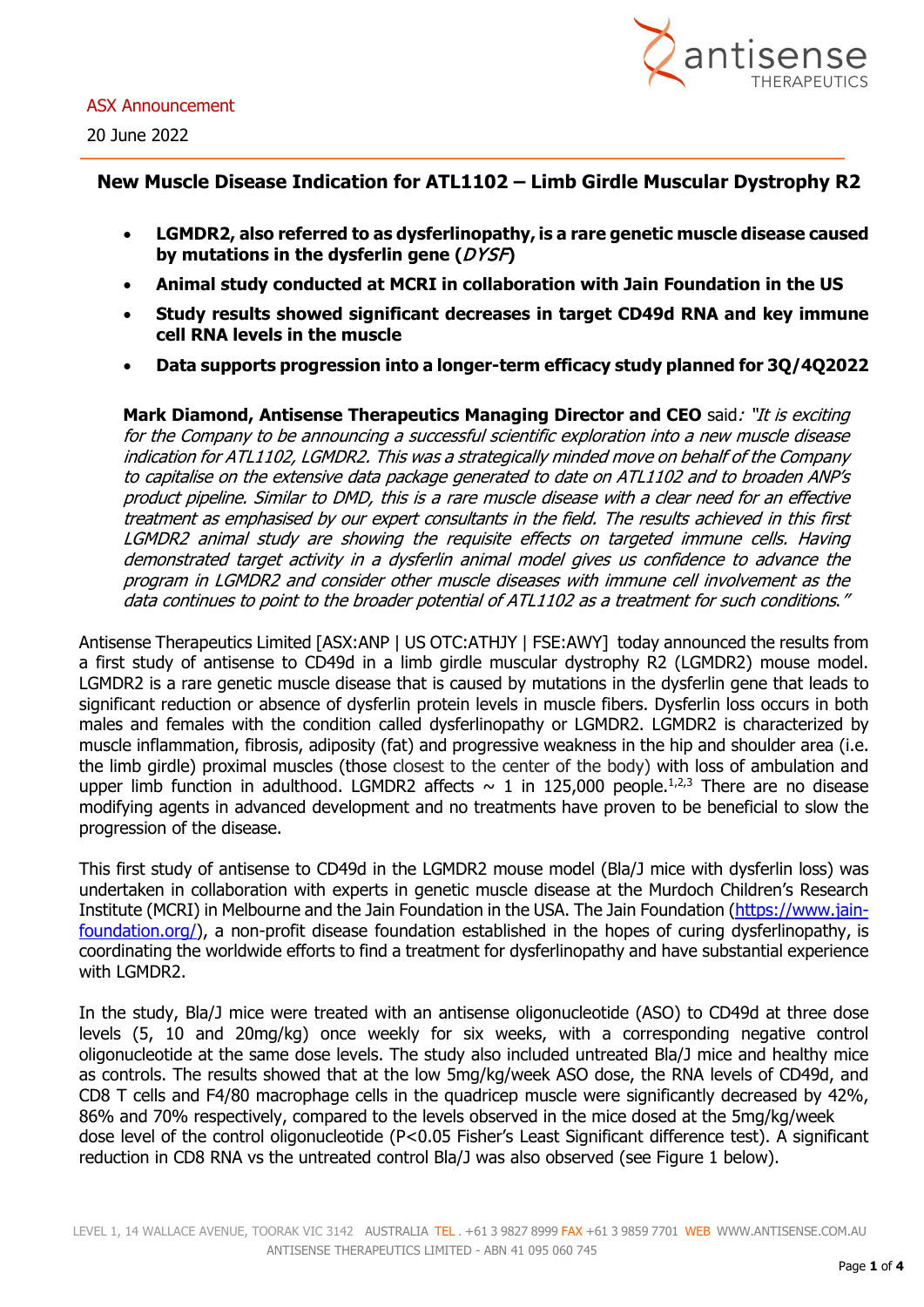

Notably, in the quadricep muscle of the female untreated control mice, there was 2.5 times more F4/80 RNA than male mice (data on file). F4/80 is a marker of macrophages which are key immune cells involved in the disease and the increase in these cells is suggestive of a more active disease in the female mice. ASO treatment in female mice achieved significant reduction in F4/80 and CD8 cell mRNA in the quadricep muscle. In these same female mice, a trend towards reduction of 38% (P=0.0656) in CD49d RNA was observed compared to untreated Bla/J in another proximal muscle called the Psoas (see Figure 2 below). Given these observations the next study will be conducted in the female mice as agreed with the experts at the Jain Foundation.

The results from this first investigation of the potential of an antisense to CD49d drug in the Bla/J dysferlin deficient mouse model have shown the use of a low dose of the drug reduces the target (CD49d) and key immune cell (F4/80 macrophage and CD8+ T cells) RNA in the muscle. The results support the Company's plans to move forward with the second phase (chronic setting) of the program with a follow on study in the same mouse model to test the potential of the low dose to reduce adipose (fat) levels, muscle loss and damage. The second study is planned for 3Q/4QCY22 (pending the availability of suitably aged mice) and designed to run for four months, with results to follow shortly thereafter.

The use of ATL1102 as a treatment for dysferlinopathy is covered in ANP's patent application PCTAU2020/050445 directed at modifying muscle performance by reducing muscle adiposity. The recently filed provisional application 2021903024 also claims the use of ATL1102 to reduce thrombospondin-1 reported to be beneficial in treating the disease. The data from Bla/J mice studies can be used to support the prosecution of these claims and the filing of a new patent application.

**Dr George Tachas Ph.D., Director, Drug Discovery and Patents at Antisense Therapeutics** said "We are pleased to be continuing our key scientific collaboration with the MCRI while also benefiting from the expert advice provided by the Jain Foundation. The positive results from this first study in dysferlin deficient mice encourage us to move into the chronic phase of the program and we look forward with great anticipation to the results of this follow on study. There are several genetic muscle diseases with similar immune cell involvement like in LGMDR2 and DMD and so this data points to the potential use of low dose of ATL1102 as a treatment for such conditions."

**Laura Rufibach, Co-President of the Jain Foundation**, said "With a singularly focused mission to find a cure for dysferlinopathy, we at the Jain Foundation are pleased to be working with Antisense Therapeutics and the MCRI on their research program evaluating the antisense to CD49d drug as a possible treatment of dysferlinopathy. We are encouraged by the results of the first study and look forward to the data of the longer dosing study to assess the efficacy of the treatment in mice in order to determine the potential of ATL1102 to be an effective therapy in this devastating and debilitating disease."

**Associate Professor Alastair Corbett, Neurologist at the Concord Repatriation General Hospital Neurology Clinic**, said "LGMDR2 is a rare recessive muscular dystrophy with no effective treatment. The disease starts in late adolescence and patients show signs of muscle weakness at 15-30 years of age and it progresses slowly as people live into adult life. Patients exhibit weakness of the shoulder and hip muscles which adversely effects their upper and lower limb function. Sufferers of the disease struggle with mobility with a significant loss of quality of life and ultimately lose ambulation as they become wheelchair bound. Many muscle dystrophies with significant inflammation are in need of more effective therapies. I am very pleased to be involved with the hope that such endeavors may help a population in great need of an effective treatment."

This announcement has been authorised for release by the Board.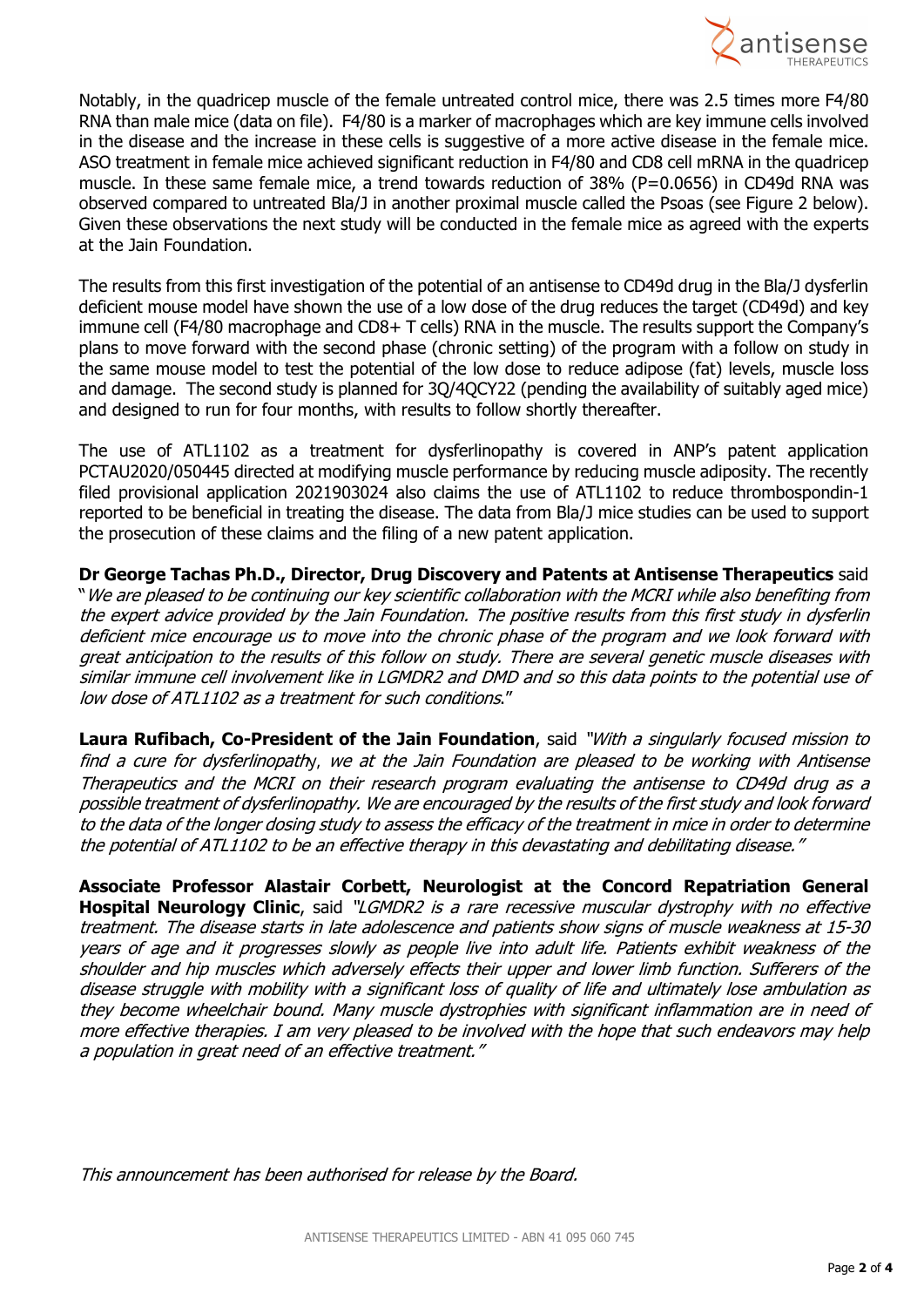

#### **For more information please contact**:

www.antisense.com.au

**Antisense Therapeutics Investment Enquiries US/European IR & Media** Gennadi Koutchin Laine Yonker/Joe Green<br>XEC Partners Laine Laison Investor Relations Managing Director and CEO XEC Partners<br>
+61 (0)3 9827 8999 doutchin@xecpartners.com.au lyonker@edisongroup.com +61 (0)3 9827 8999 [gkoutchin@xecpartners.com.au](mailto:gkoutchin@xecpartners.com.au) lyonker@edisongroup.com

#### **About Limb Girdle Muscular Dystrophy R2 caused by the genetic loss of dysferlin.**

Limb-girdle muscular dystrophy (LGMD) is a group of rare muscular dystrophies primarily characterized by hip and shoulder (i.e. limb-girdle) proximal muscle weakness estimated to occur as a class in up to 6.9 in every 100,000 people<sup>5</sup>. Over 30 subtypes have been identified with different underlying genetic causes. Dysferlin loss occurs in the recessive genetic muscle disorder LGMDR2, formerly known as LGMD2B, and the related muscle disease Miyoshi myopathy dystrophy  $1$  (MMD1)<sup>6</sup>. Collectively these disorders caused by the loss of dysferlin are called Dysferlinopathy <sup>1</sup>. Dysferlinopathy (LGMDR2) prevalence is approximately  $\sim$  1 per 125,000 people<sup>3</sup> or 2500 people in the US, or 18% of all LGMDs<sup>4</sup> with an estimated upper range for LGMDR2 of  $\sim$  4000 people in the US.

In LGMDR2, the initial weakness is seen in the proximal muscles and in the case of MMD1 there is initially distal muscle weakness. However, natural history data on dysferlinopathy have shown that LGMDR2 and MMD1 are the same disease<sup>6</sup>. Dysferlin is a transmembrane protein that has been shown to be involved in multiple cellular processes such as calcium regulation, membrane repair, and membrane trafficking. The absence of dysferlin in LGMDR2 is characterized by activated F4/80 macrophage and T cell inflammation and increase in fat replacing the muscle, where adipocytes replace dysferlin deficient muscle, as detected by MRI. This progressively reduces muscle strength, ability to walk, reduces upper limb function and quality of life.<sup>5</sup> There are currently no treatments for dysferlinopathy. The steroid drug deflazacort treatment failed in a 6 month patient study and made the disease worse. Deflazacort (1mg) taken for a month, every second day for 5 months reduced muscle strength, which reversed after cessation of steroid treatment<sup>7</sup>. There is an unmet need for effective therapies so that people with LGMDR2 can maintain ambulation, muscle strength and quality of life.

#### **References**

- 1. <https://www.jain-foundation.org/>
- 2. <https://www.jain-foundation.org/research/dysferlin-background/therapeutic-opportunities/>
- 3. Liu W et al Genetics in Medicine 21 2512-2520 (2019) Estimates 0.75 per 100000 <https://www.nature.com/articles/s41436-019-0544-8>
- 4. Moore et al J Neuropathol Exp. Neurol 2006 65(10): 995-1003 <https://academic.oup.com/jnen/article/65/10/995/2646712>
- 5. <https://rarediseases.org/rare-diseases/limb-girdle-muscular-dystrophies/>
- 6. <https://pubmed.ncbi.nlm.nih.gov/33610434/>
- 7. <https://www.ncbi.nlm.nih.gov/pmc/articles/PMC3617000/>